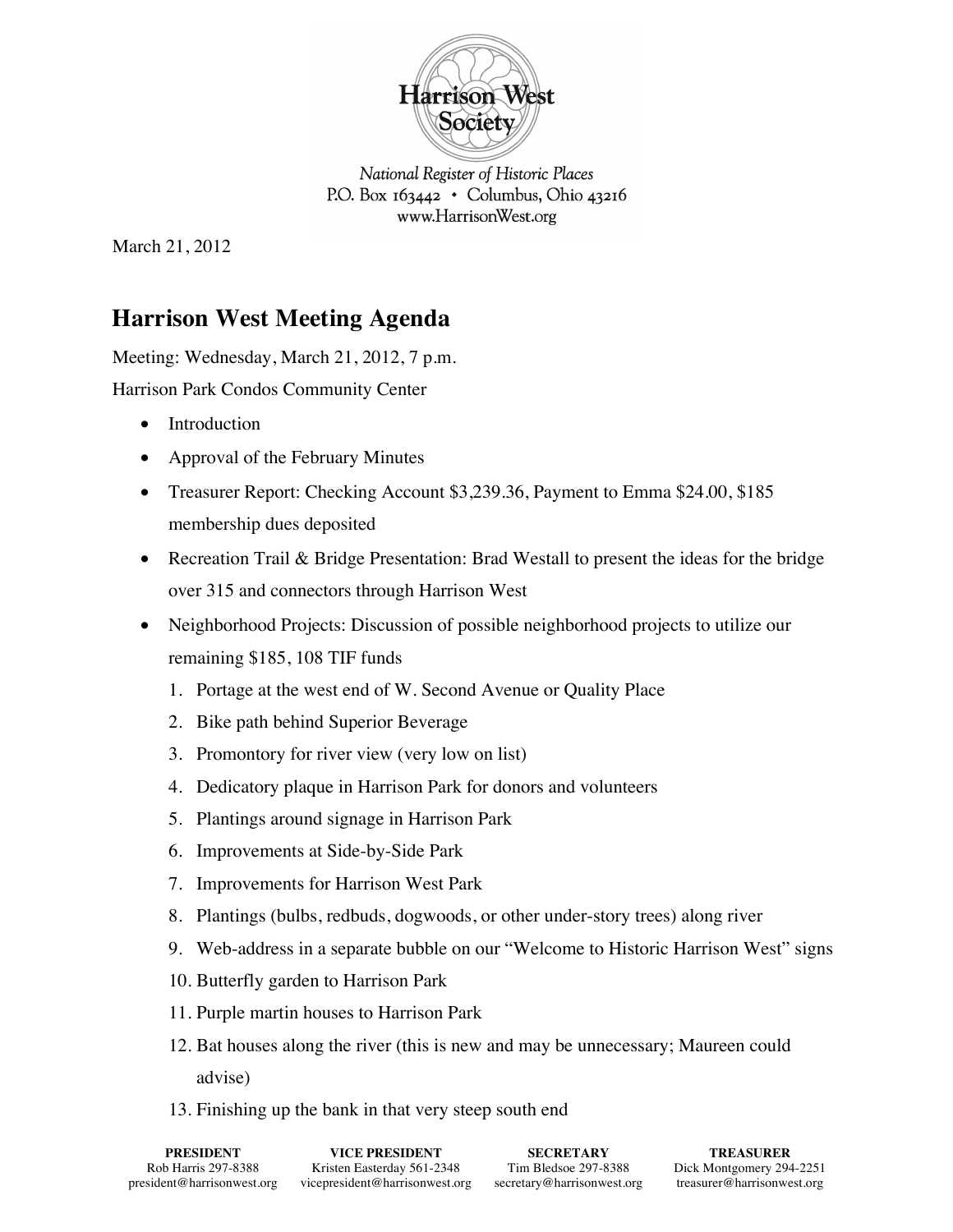- 14. Honeysuckle removal along the entire east bank from Fifth to Goodale
- 15. 315 sound abatement (not a wall—evergreens of some kind) on the west bank of the river
- 16. Replacing small stretches of bad sidewalk, especially in front of the homes of those who cannot afford to do so themselves
- 17. Resigning the neighborhood to control truck traffic
- 18. Adding striped crosswalks at major intersections to slow traffic
- 19. Converting street lighting to acorns like around the park
- 20. Burying power lines wherever possible
- 21. Adding light-post banners that can have announcements for different events
- 22. Buy land at the corner of W. Second Avenue and Harrison Park Place and add it to Harrison Park
- 23. Improvements to the south entrance to the neighborhood—art? garden/beds?
- Development Committee Report
- Park Committee Report:
	- Matthew is planning an unofficial cleanup along the riverbank on April 1. Light day pick up trash and maybe pull weeds in beds at Harrison Park.
	- Saturday April 28 the city will kick off their honeysuckle removal program by starting in Side by Side. Need people to haul branches up river bank. Honeysuckle is one of the first things to leaf out in the spring. A walk along the riverbank will show you what we still need to remove. Hope to get City out to spray honeysuckle soon.
	- Matthew and Bob are meeting next week to get some park clean up dates on the calendar now the Friends of Goodale has posted their dates.

Still looking for volunteers to adopt beds in the parks. See website for details.

- Shrubs were planted around the Community sculpture to keep kids from climbing on it. If you see it happening please remind parents the art work is not suitable or designed for climbing.
- Looking into getting some mulch from the City for parks. We will need help to spread it. See website for details.